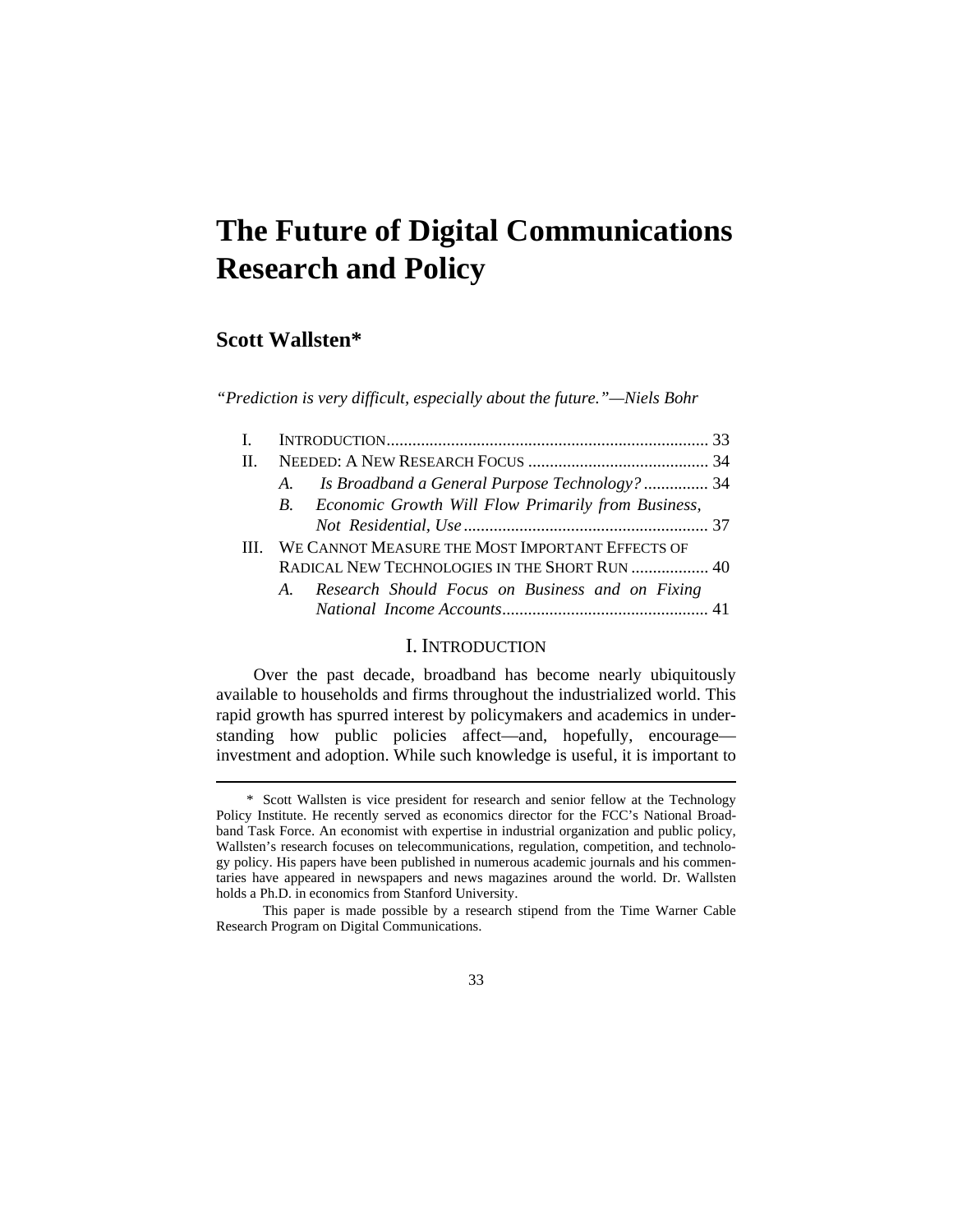recognize that broadband investment and adoption are only *inputs* into societal well-being. We are ultimately interested in *outputs*: how does investment and use affect our standard of living and the economy more broadly?

These questions have become especially timely given recent poor economic growth and high unemployment. In the search for ways to increase economic growth and to "create" jobs, policymakers have identified broadband as a promising policy lever. In particular, they hope that stimulating broadband investment and adoption will accelerate its integration into the economy and translate into economic growth.

## II. NEEDED: A NEW RESEARCH FOCUS

The current belief that broadband can address short-term economic concerns has led to a certain degree of incoherence in research and policy discussions about broadband. First, if broadband is a general-purpose technology that has the potential to fundamentally affect the economy, then we must recognize that its benefits will not be distributed evenly. Unfortunately, in the short run, some will lose out in a broadband-connected world.

Second, though policy and research has focused almost exclusively on residential broadband, use in the home is unlikely to be the primary driver of productivity improvements and, thus, radical improvements in our standard of living. Instead, it is how new communications technologies affect business that will affect productivity and determine whether those technologies radically reshape the economy.

Third, if broadband has the potential to fundamentally affect the economy, then those changes are likely to take place over a fairly long time period. Even to the extent that such changes have begun, we do not yet know what to measure to capture those changes.

This Essay begins by discussing, at a broad level, whether broadband and digital communications technology in general are likely to fundamentally affect the nature of the economy. The remainder of the Essay discusses what those effects may be, where they will originate, and how we should think about measuring them. It concludes with suggestions on how to build a more robust foundation for future research on the economic effects of broadband.

#### *A. Is Broadband a General Purpose Technology?*

At the core of the idea that broadband can enhance economic growth is the belief that the Internet, and broadband in particular, is a General Purpose Technology (GPT). If that is the case, then it does indeed have the potential to fundamentally alter the nature of the economy, just as electrification did.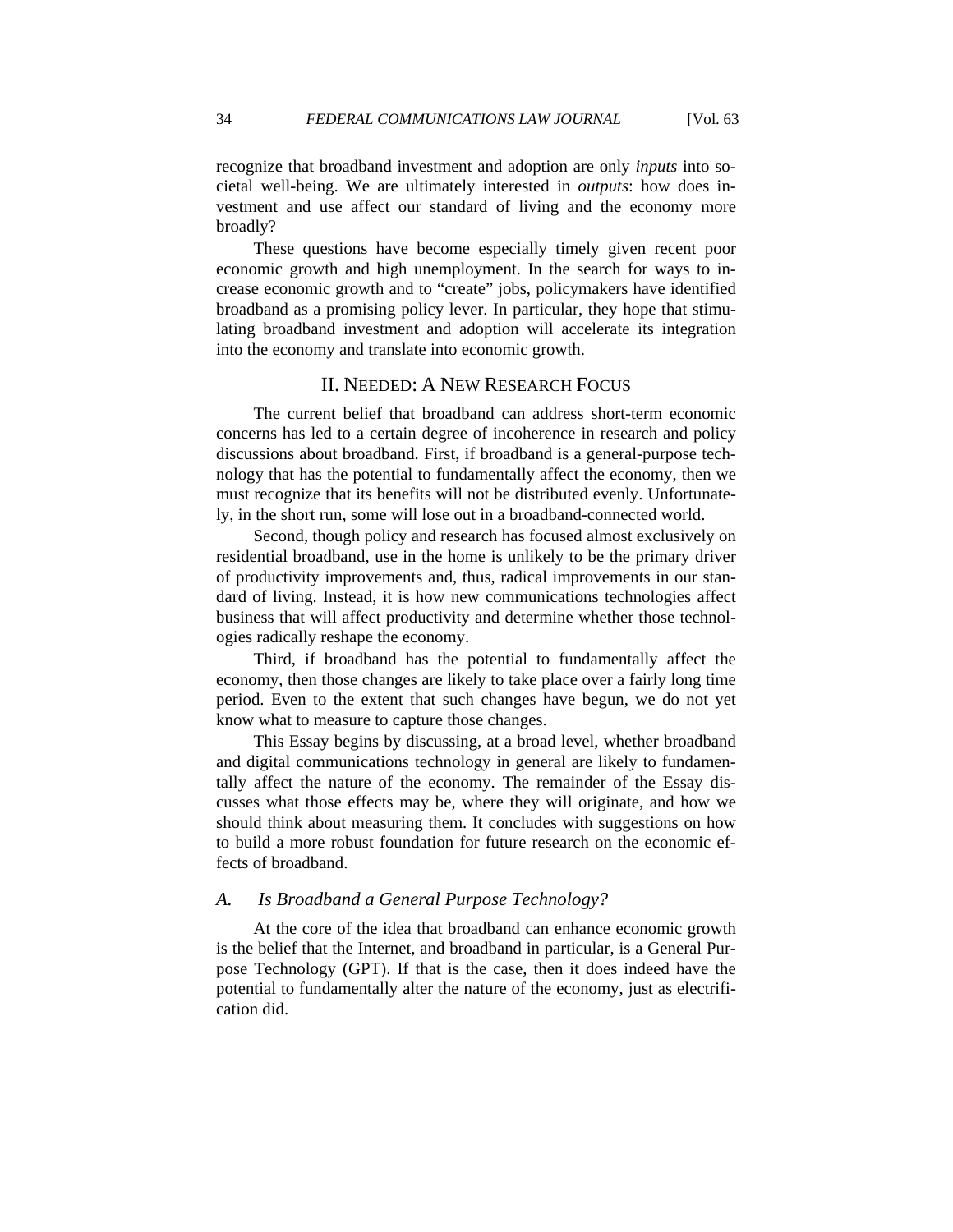To some, it may seem self-evident that broadband is a GPT. After all, it is by now cliché to note that broadband affects the way we work and play —that it has become a ubiquitous presence in our day-to-day lives. Pervasiveness is a necessary but not sufficient condition for a technology to truly become a GPT. Bresnahan and Trajtenberg lay out the full requirements:

GPTs are characterized by pervasiveness, inherent potential for technical improvements, and 'innovational complementarities', . . . [meaning that] the productivity of R&D in a downstream sector increases as a consequence of innovation in the GPT . . . . [Thus,] [a]s a GPT evolves and advances it spreads throughout the economy, bringing about and fostering generalized productivity gains.<sup>1</sup>

Broadband's high commercial penetration rates and large numbers of consumer and business applications make it safe to say that broadband is pervasive. Its rapid increases in quality (e.g., speed), demonstrate its inherent and continuously realized potential for technical improvements. But has broadband access improved innovation in downstream sectors in ways that have brought about generalized productivity gains? Perhaps, but it is not yet possible to convincingly identify generalized productivity gains resulting specifically from the Internet or broadband. This is either because they have not yet happened, or because we do not know what to measure. Thus, almost by definition, we cannot yet know whether broadband is truly a GPT. It is probably never possible to know whether any given technology is "general purpose" until decades after its introduction.

For the sake of this Essay, however, let's assume that broadband is a GPT, or at least that it will fundamentally affect the economy, as so many people expect it will. Broadband as a GPT would have certain implications that policymakers may not like. It is clearly important to recognize that net improvements for society and the economy do not necessarily mean improvements for everyone. To date, most research on the economic effects of broadband has emphasized "job creation" with little discussion of jobs lost because of broadband. $<sup>2</sup>$ </sup>

In the long run, technological change increases productivity and economic growth. That is why technological change is so important and why industrialized countries are so much richer today than they were a hundred years ago. But in the short run, radical changes can cause economic disruption as well. The Luddite movement, for example, was a reaction to jobs

 <sup>1.</sup> Timothy F. Bresnahan & M. Trajtenberg, *General Purpose Technologies 'Engines of Growth'?*, 65 J. ECONOMETRICS 83, 83–84 (1995).

 <sup>2.</sup> *But see* RAUL KATZ & STEPHAN SUTER, ESTIMATING THE ECONOMIC IMPACT OF THE BROADBAND STIMULUS PLAN 2 (2009), http://www.elinoam.com/raulkatz/Dr\_Raul\_Katz\_- \_BB\_Stimulus\_Working\_Paper.pdf; JED KOLKO, PUB. POLICY INST. OF CALI., DOES BROAD-BAND BOOST LOCAL ECONOMIC DEVELOPMENT? 2 (2010), http://www.ppic.org/content/pubs/report/R\_110JKR.pdf. These studies are notable exceptions in that they explicitly incorporate the possibility that broadband can lead to job losses.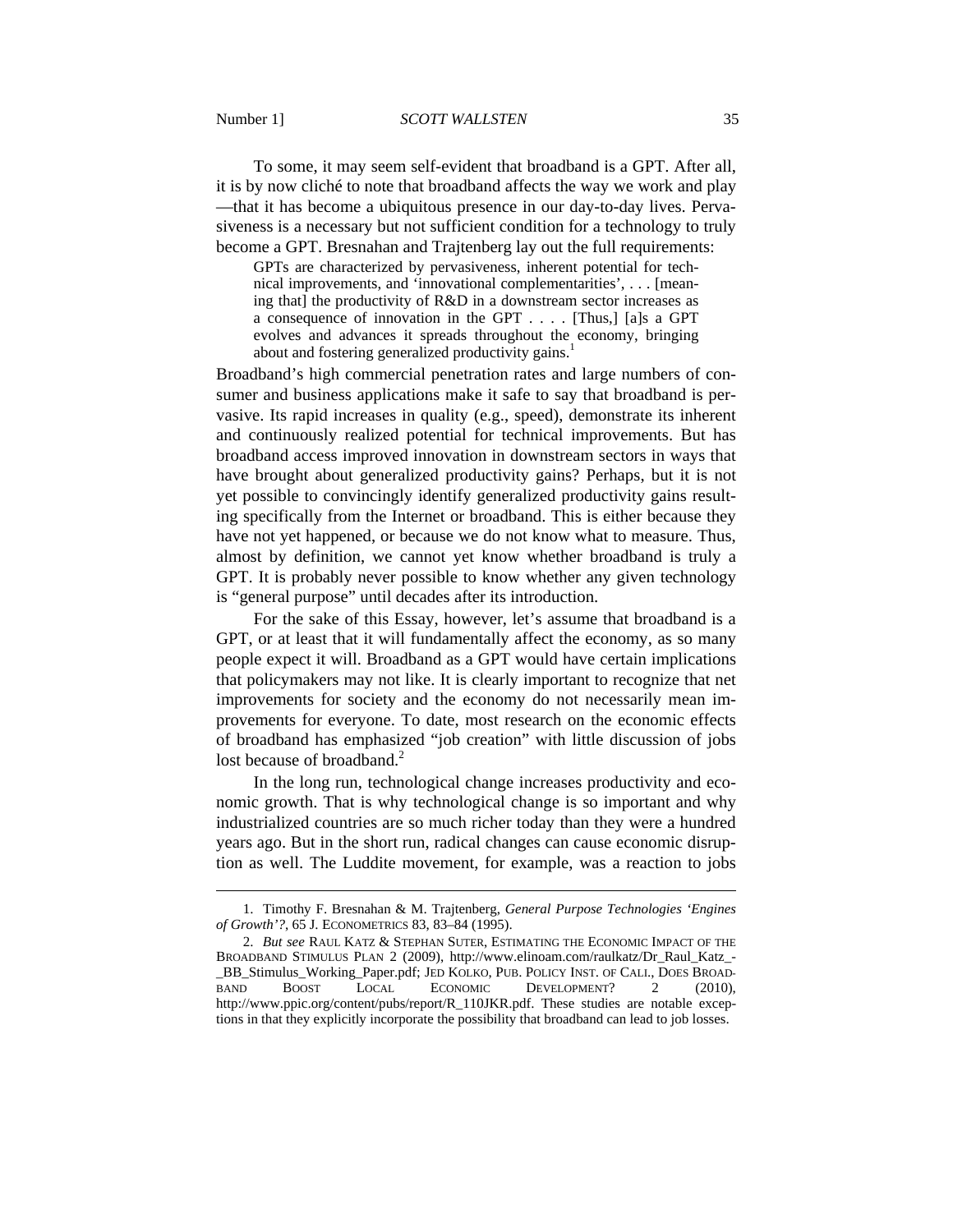lost as mechanization introduced in the industrial revolution rendered some occupations irrelevant.<sup>3</sup> Whether the Luddites were merely opposed to change or organized as a means of protecting their jobs, they clearly were threatened by technological changes that ultimately led to vast increases in productivity and wealth.

Similarly, today we see opposition to certain uses of information technologies, though not generally to the technologies themselves. For example, digital communications technologies have made labor outsourcing more efficient. The resulting surge in help desks and data processing centers outside of the United States is probably good for productivity, but has become a perennial political issue because people believe outsourcing has contributed to American job losses.

Additionally, as discussed in more detail below, much business-toconsumer e-commerce represents transfers of economic activity from one part of the economy to another. This transfer generates winners and losers. The net economic effect of buying a book from Amazon rather than from your local bookstore may be similar; but Amazon, rather than the local bookstore, benefits from the transaction. According to the Bureau of Labor Statistics (BLS) data, that the number of workers in "book, periodical, and music stores" decreased by nearly thirty percent between 2002 and 2009, compared to a one-percent increase in total nonfarm employment.<sup>4</sup> BLS predicts that between 2008 and 2018 the number of those workers will decrease by another twelve percent, compared to an eight percent increase in total employment throughout the economy.<sup>5</sup>

The disruptive aspects of these changes in economic activity are likely to be offset by productivity improvements that ultimately contribute to new economic growth. While it is inherently difficult to identify and measure indirect effects, we at least need to be looking in the right place. The next section discusses why we should be looking harder at business use than residential use to find economic effects.

 $\overline{a}$ 

 <sup>3.</sup> RAYMOND BOUDON, THE ANALYSIS OF IDEOLOGY 95 (Malcolm Slater trans., Polity Press 1989) (1987).

 <sup>4.</sup> Author's calculations from Bureau of Labor Statistics data on industry employment in NAICS 45120. *2002 National Industry-Specific Occupational Employment & Wage Estimates*, *Occupational Employment Statistics*, BUREAU OF LABOR STATISTICS, http://www.bls.gov/oes/2002/naics4\_451200.htm (last visited Dec. 15, 2010) (data for 2002); *May 2009 National Industry-Specific Occupational Employment & Wage Estimates*, *Occupational Employment Statistics*, BUREAU OF LABOR STATISTICS, http://www.bls.gov/oes/current/naics4\_451200.htm (last visited Nov. 15, 2010) (data for 2009); *Employment, Hours, and Earnings from the Current Employment Statistics Survey (National)*, BUREAU OF LABOR STATISTICS, http://data.bls.gov/PDQ/servlet/SurveyOutputServlet?request\_action=wh&graph\_name=CE \_cesbref1 (last visited Nov. 15, 2010) (data on total non-farm employment).

 <sup>5.</sup> BUREAU OF LABOR STATISTICS, NATIONAL EMPLOYMENT MATRIX 2, Row 135 (2008), ftp://ftp.bls.gov/pub/special.requests/ep/ind-occ.matrix/occ\_xls/occ\_41-2031.xls.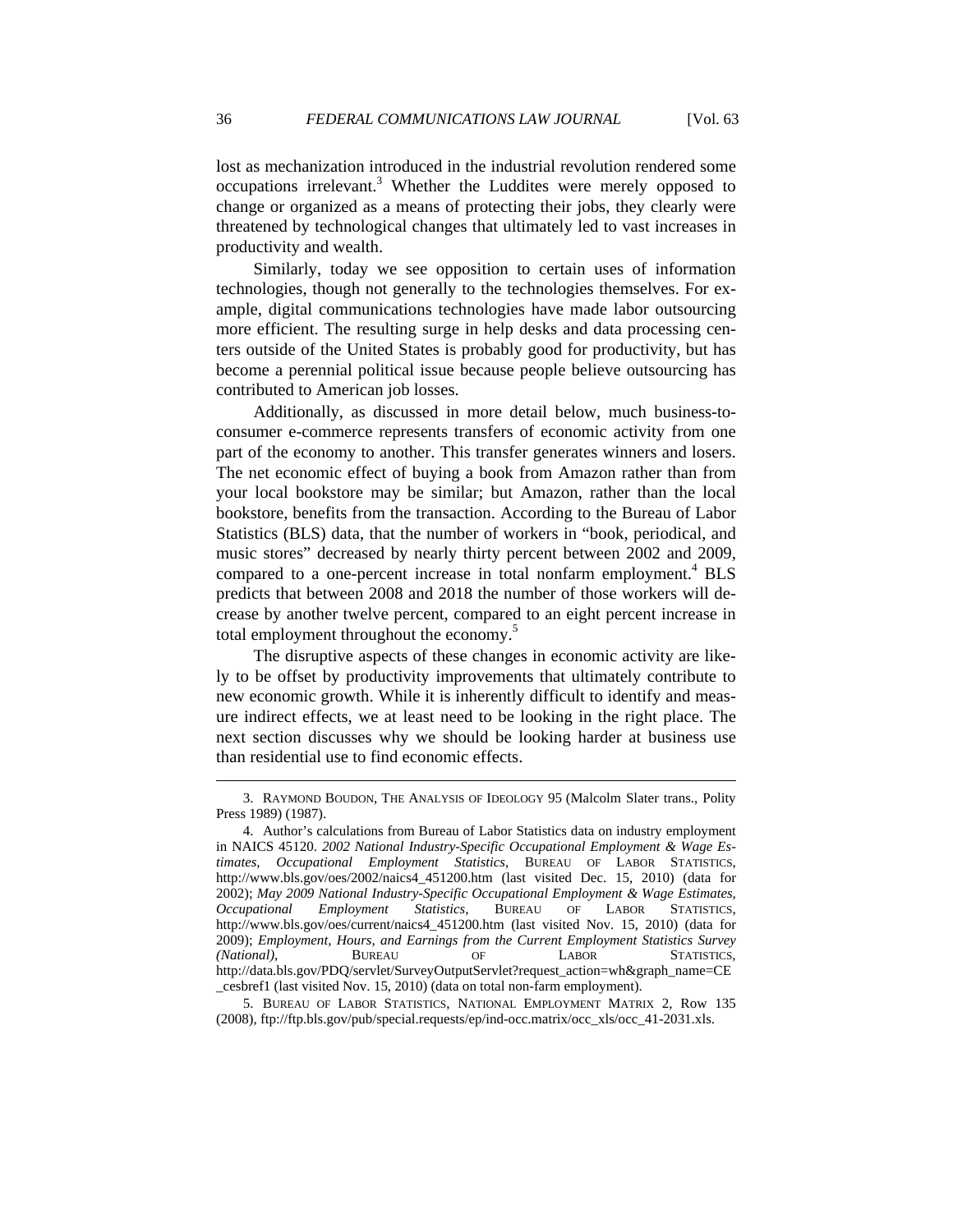## *B. Economic Growth Will Flow Primarily from Business, Not Residential, Use*

When Robert Solow famously quipped, "You can see the computer age everywhere but in the productivity statistics" in 1987, $6$  he implicitly acknowledged that productivity improvements come from business use of computers. Yet today, policymakers appear to hope that home broadband access will spur economic growth, and that it will do so quickly.

Today's focus on residential broadband is understandable. Politicians have a taste for populist themes and want to bring benefits to their constituents, both of which appear consistent with promoting residential broadband. The focus is also consistent with our historical policy focus on residential telecommunications access, often funded through implicit crosssubsidies from business, in part to achieve social equity goals. Researchers, meanwhile, want to answer relevant policy questions. To do so, they need data, which are more readily available for residential broadband than for business broadband. These factors create an incentive to investigate empirical links between residential broadband and economic growth.

To be sure, additional investment in residential broadband would require materials and labor that the economy would not have otherwise consumed had the investment not occurred. This is especially true if unemployment is high and credit markets are not working as smoothly as they typically do. The broader economic effects that might flow from such investment, however, are more difficult to estimate. One problem was discussed above—it is not realistic to expect to be able to measure macroeconomic effects of broadband on employment and economic growth yet. A second problem is that no direct conceptual reason exists why residential broadband connections would have large effects on net economic activity.

Residential connections are used primarily for personal communication, shopping, and consuming news and entertainment (fig. 1). These activities largely represent transfers of economic activity rather than net new economic activity. Much of business-to-consumer e-commerce, for example, reflects a shift in economic activity from "brick-and-mortar" to online retail, rather than new economic activity, as the changes in bookstore employment discussed above illustrate.

Even activities that did not exist before widespread broadband—like massively multiplayer online games such as *World of Warcraft*—represent economic transfers. The time spent playing those games comes from time no longer spent in some other activity, probably another type of entertainment.

 <sup>6.</sup> Robert M. Solow, *We'd Better Watch Out*, N.Y. TIMES, July 12, 1987, at 36.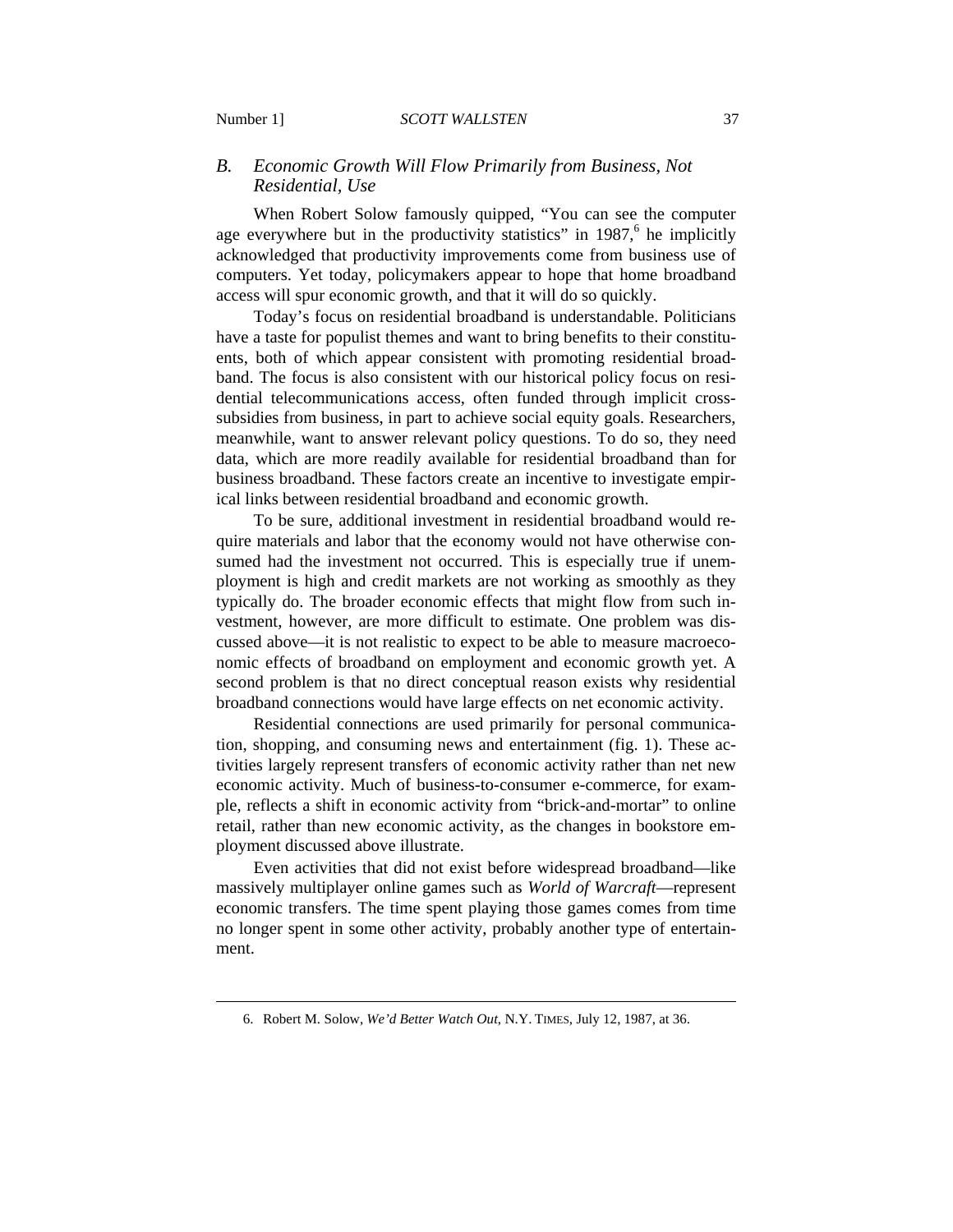## **Figure 1: Percentage of Home Broadband Users Who Have Ever Engaged in Activity<sup>7</sup>**



Pointing out that much of residential broadband activity involves economic transfers does not imply that it has no net economic value. If people prefer engaging in activities online instead of those same or different activities offline, then those new activities must have at least some incremental value over the activities they replaced. That is, those activities generate new consumer surplus, which is a real economic effect, and would be reflected in increasing willingness to pay for broadband connections.

Rosston, Savage, and Waldman estimate that consumers are willing to pay about eighty-five dollars a month for a fast, reliable broadband connec- $\frac{1}{2}$  tion,  $\frac{8}{3}$  which would imply a large amount of consumer surplus since on average consumers pay about forty-one dollars per connection.<sup>9</sup> Dutz, Orszag, and Willig estimate that consumer surplus was about \$32 billion in 2009, up from about \$20 billion in 2005.<sup>10</sup> But this additional consumer surplus, while substantial, is unlikely to have large effects on productivity, and therefore, economic growth over time.

To be sure, other benefits may ultimately flow from residential broad-

 $\overline{a}$ 

 <sup>7.</sup> FCC, NATIONAL BROADBAND PLAN exh. 3-B (2010).

 <sup>8.</sup> GREGORY ROSSTON ET AL., HOUSEHOLD DEMAND FOR BROADBAND INTERNET SER-VICE iii (2010), http://siepr.stanford.edu/system/files/shared/Household\_demand \_for\_broadband.pdf.

 <sup>9.</sup> John B. Horrigan, *Broadband Adoption and Use in America* 15 (FCC, Omnibus Broadband Initiative Working Paper Series No. 1, 2010), http://hraunfoss.fcc.gov/edocs\_public/attachmatch/DOC-296442A1.pdf.

 <sup>10.</sup> MARK DUTZ ET AL., THE SUBSTANTIAL CONSUMER BENEFITS OF BROADBAND CON-NECTIVITY FOR U.S. HOUSEHOLDS 7 (2009), http://internetinnovation.org/files/specialreports/CONSUMER\_BENEFITS\_OF\_BROADBAND.pdf.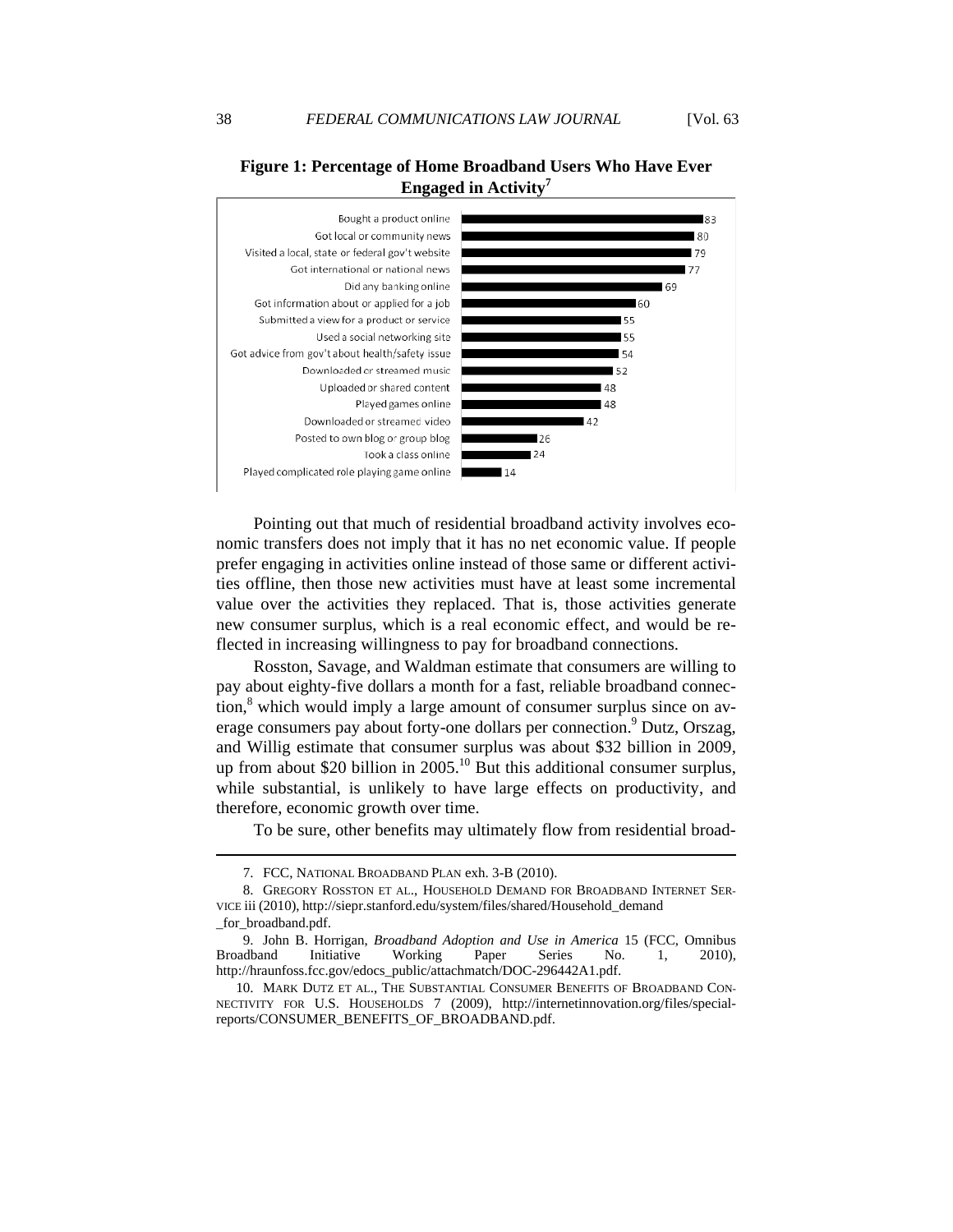band. Telecommuting, for example, has the potential to reduce resources society consumes, such as those used while physically commuting. Nevertheless, how digital communications technologies change business production processes will determine whether these new technologies will have transformative economic effects. In fact, the direct economic effects of business use dwarf residential use. Figure 2 shows e-commerce revenues for business-to-consumer (B2C) and business-to-business (B2B) transactions. The figure shows that while B2C revenues reached almost \$300 billion in 2008, they were an order of magnitude less than B2B revenues of about \$3.4 trillion. In short, how business incorporates digital communications technologies will have a much bigger effect on our standard of living over the next twenty years than will whether we reach seventy percent household broadband penetration in six months or in a year.

Identifying a likely pathway for broadband to increase economic growth, however, is not the same as measuring those changes. The next section discusses those measurement challenges.



**Figure 2: U.S. E-Commerce<sup>11</sup>**

 11. *2008 E-Commerce Multi-Sector Report Tables*, U.S. CENSUS BUREAU, http://www.census.gov/econ/estats/2008/2008tables.html (last visited Nov. 15, 2010).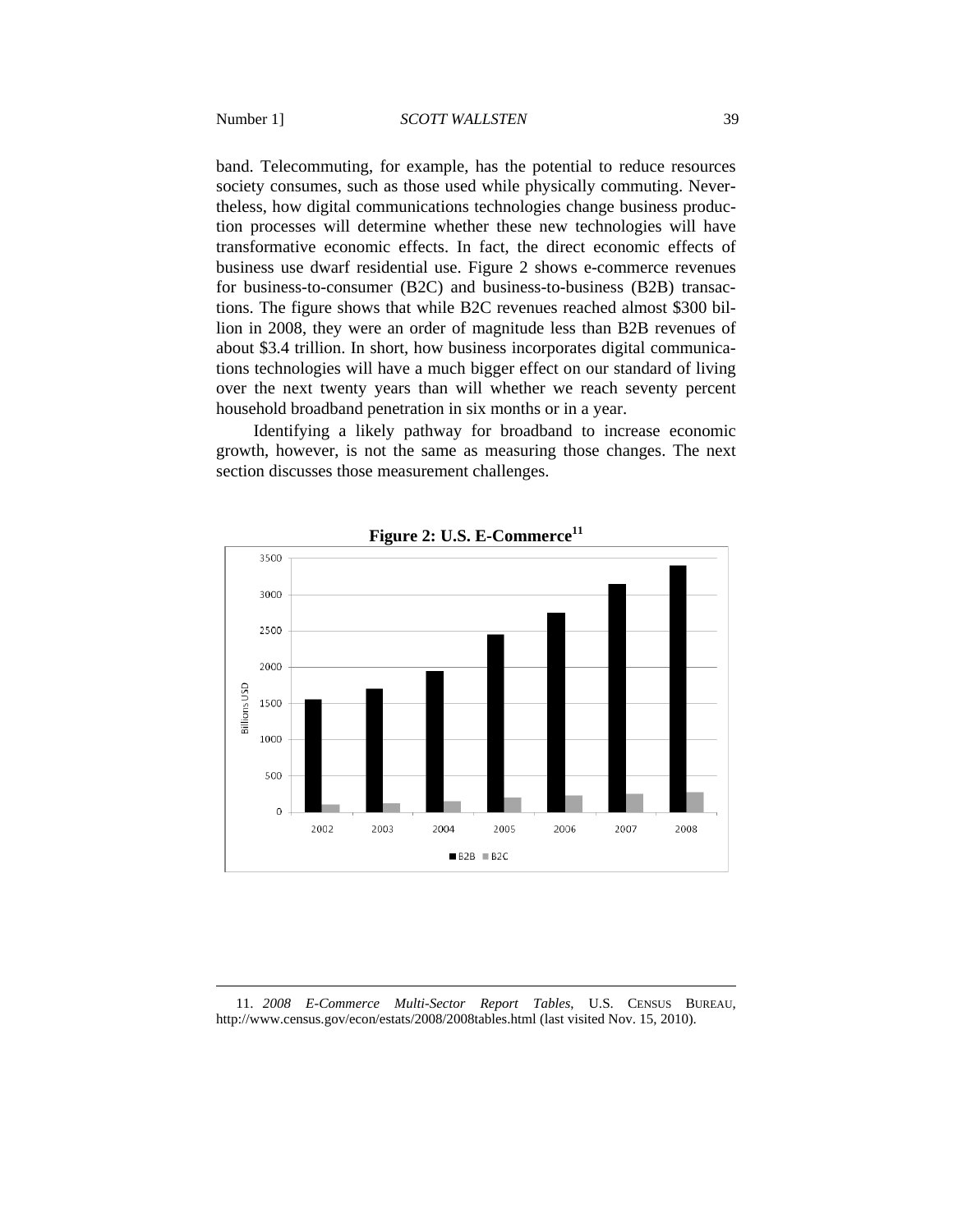If one believes that broadband has large, positive macroeconomic effects that can already be measured, then some recent indicators present something of a puzzle. In particular, productivity growth surged between 2001 and 2004, but then fell back to lower levels (fig. 3). Jorgenson, Ho, and Stiroh explain that much of the growth beginning in the mid-1990s came from the production and, in particular, use of information technology by businesses.<sup>12</sup> The recent decline begs the question, why would productivity growth retreat just as this transformative technology became widespread?

One possibility is that broadband, and new digital communications technologies in general, simply do not have large economic effects, while computerization did. But that seems unlikely. Instead, as Paul David noted when discussing the productivity paradox of the 1980s—the apparent lack of a productivity effect of business computerization—it is not realistic for us to expect to be able to measure such effects in the early days of a new technology that turns out to be revolutionary. $^{13}$ 





 12. *See* Dale W. Jorgenson et al., *Will the U.S. Productivity Resurgence Continue?*, CURRENT ISSUES IN ECON. & FIN., Dec. 2004, at 4, *available at* http://www.ny.frb.org/research/current\_issues/ci10-13.pdf.

 13. Paul A. David, *The Dynamo and the Computer: An Historical Perspective on the Modern Productivity Paradox*, 80 AM. ECON. REV. 355, 355, 360 (1990), *available at* http://elsa.berkeley.edu/~bhhall/e124/David90\_dynamo.pdf.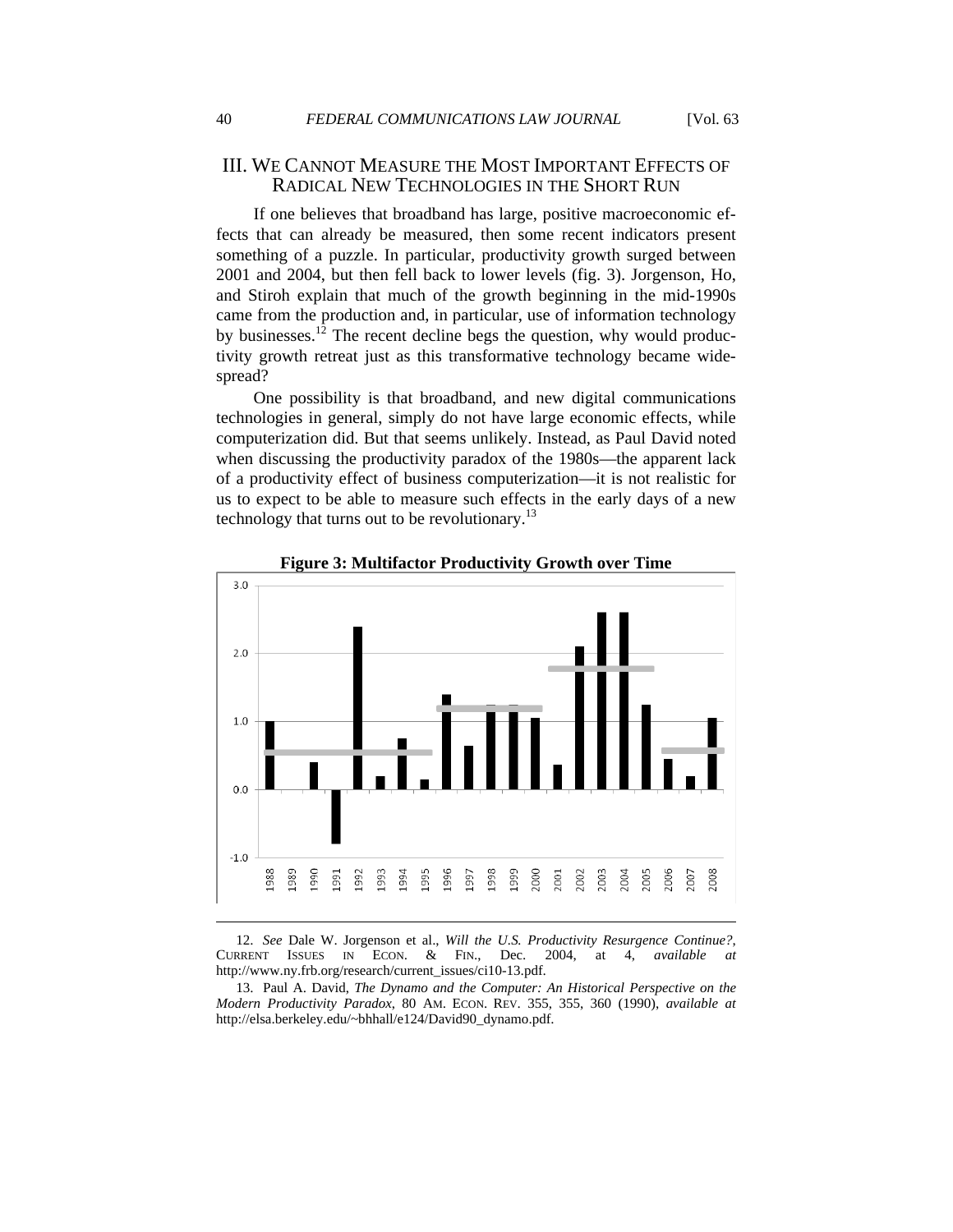Some economic effects are well defined and can, therefore, be measured rigorously. Greenstein and McDevitt estimate that the upgrade from dialup to broadband residential Internet access generated about \$10 billion annually to the GDP.<sup>14</sup> This number is big, but is probably dwarfed by the indirect effects—changes in economic activity and behavior that result from the presence of these technologies.

Those externalities are exceedingly difficult to measure, even assuming we knew what to measure. The measurement problem is probably exacerbated in the business sector. It takes time for firms to figure out how to incorporate such technologies into their production processes in meaningful ways. Additionally, we do not yet know what to measure since, almost by definition, a revolutionary technology creates goods and services that we have not yet incorporated into our national statistics.

#### *A. Research Should Focus on Business and on Fixing National Income Accounts*

Accurately measuring the economic effects of broadband use will therefore require a timeline longer than is in the interest of most politicians. Nevertheless, if we believe that broadband and digital communications technologies will have the effect of a GPT, then it is important to focus on ways of measuring those effects.

Scholars studying the economic effects of broadband should focus on microeconomic effects, which are more likely to be identifiable and measurable, in order to establish conceptual and tested pathways from micro to macroeffects.

I do not claim that these are original observations. Some scholars, such as Erik Brynjolfsson of MIT, have spent years studying business IT and have identified key ways in which IT does and does not improve productivity.<sup>15</sup> Others, like Dale Jorgenson of Harvard, Steve Landefeld of the U.S. Bureau of Economic Analysis, and others, are working on modifying national statistics to better capture the effects of new technology.<sup>16</sup> Their efforts represent rigorous, incremental steps in the difficult process of iden-

 <sup>14.</sup> Shane Greenstein & Ryan C. McDevitt, *The Broadband Bonus: Accounting for Broadband Internet's Impact on U.S. GDP* 3 (Nat'l Bureau Econ. Research, Working Paper No. 14758, 2009), http://www.nber.org/papers/w14758.pdf.

 <sup>15.</sup> *See generally* ERIK BRYNJOLFSSON & ADAM SAUNDERS, WIRED FOR INNOVATION: HOW INFORMATION TECHNOLOGY IS RESHAPING THE ECONOMY 5 (2010), http://mitpress.mit.edu/books/chapters/0262013665chap1.pdf; Erik Brynjolfsson & Lorin M. Hitt, *Beyond Computation: Information Technology, Organizational Transformation and Business Performance*, 14 J. ECON. PERSP. 23 (2000); Erik Brynjolfsson & Lorin M. Hitt, *Computing Productivity: Firm-Level Evidence*, 85 REV. ECON. & STAT. 793 (2003).

 <sup>16.</sup> *See, e.g.*, Dale W. Jorgenson, *A New Architecture for the U.S. National Accounts*, 55 REV. INCOME & WEALTH 1 (2009); Jorgenson et al.,*supra* note 12.